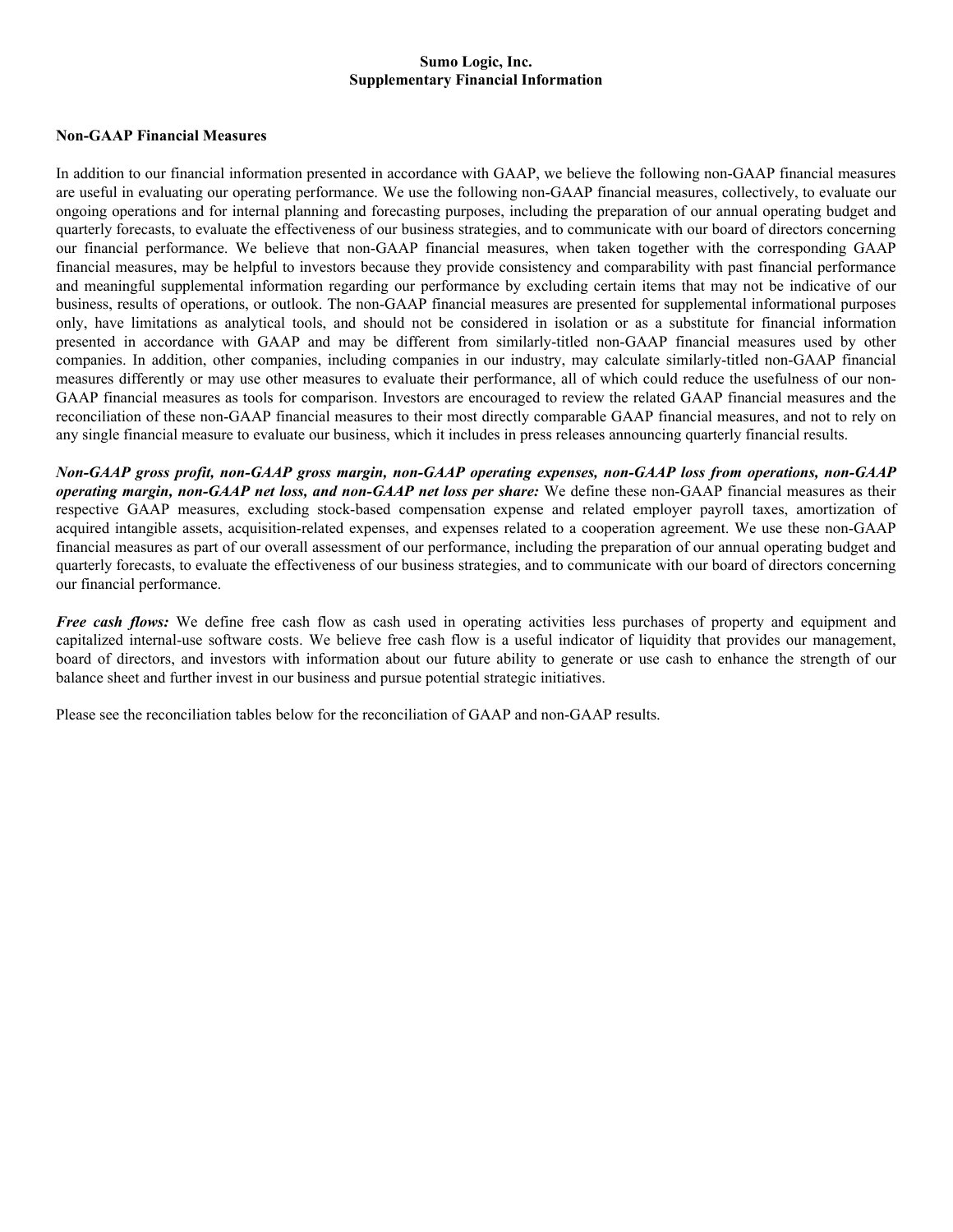## **Sumo Logic, Inc. Condensed Consolidated Statements of Operations** (in thousands, except per share data)

(unaudited)

|                                                                   |     | O1 2022       |          | O2 2022       |                    | O3 2022       | O4 2022       |              | O1 2023   |
|-------------------------------------------------------------------|-----|---------------|----------|---------------|--------------------|---------------|---------------|--------------|-----------|
| Revenue                                                           | \$  | 54,219        | <b>S</b> | 58,841        | $\mathbf{\hat{s}}$ | $62,016$ \$   | 67,049        | <sup>S</sup> | 67,855    |
|                                                                   |     | 15,395        |          | 19,778        |                    | 20,384        | 22,751        |              | 24,145    |
| Gross profit                                                      |     | 38,824        |          | 39,063        |                    | 41,632        | 44,298        |              | 43,710    |
| Operating expenses:                                               |     |               |          |               |                    |               |               |              |           |
| Research and development <b>Manual</b>                            |     | 20,443        |          | 23,861        |                    | 25,464        | 24,884        |              | 26,253    |
| Sales and marketing.                                              |     | 30,278        |          | 31,457        |                    | 33,565        | 36,011        |              | 35,290    |
| General and administrative manufactured and administrative        |     | 14,573        |          | 16,670        |                    | 14,015        | 13,871        |              | 16,996    |
|                                                                   |     | 65,294        |          | 71,988        |                    | 73,044        | 74,766        |              | 78,539    |
|                                                                   |     | (26, 470)     |          | (32, 925)     |                    | (31, 412)     | (30, 468)     |              | (34, 829) |
| Interest and other income (expense), net                          |     | (16)          |          | 69            |                    | (19)          | (24)          |              | 631       |
|                                                                   |     | (86)          |          | (3)           |                    | (44)          | (41)          |              | (29)      |
|                                                                   |     | (26, 572)     |          | (32, 859)     |                    | (31, 475)     | (30, 533)     |              | (34, 227) |
|                                                                   |     | 342           |          | (810)         |                    | (639)         | 3,033         |              | 523       |
|                                                                   | -S  | $(26,914)$ \$ |          | $(32,049)$ \$ |                    | $(30,836)$ \$ | $(33,566)$ \$ |              | (34,750)  |
|                                                                   |     |               |          |               |                    |               |               |              |           |
| Net loss per share, basic and diluted                             | -\$ | $(0.26)$ \$   |          | $(0.30)$ \$   |                    | $(0.28)$ \$   | $(0.30)$ \$   |              | (0.30)    |
|                                                                   |     |               |          |               |                    |               |               |              |           |
| Weighted-average shares used to compute net loss per share, basic |     |               |          |               |                    |               |               |              |           |
| and diluted                                                       |     | 104,033       |          | 107,884       |                    | 110,409       | 112,303       |              | 114,324   |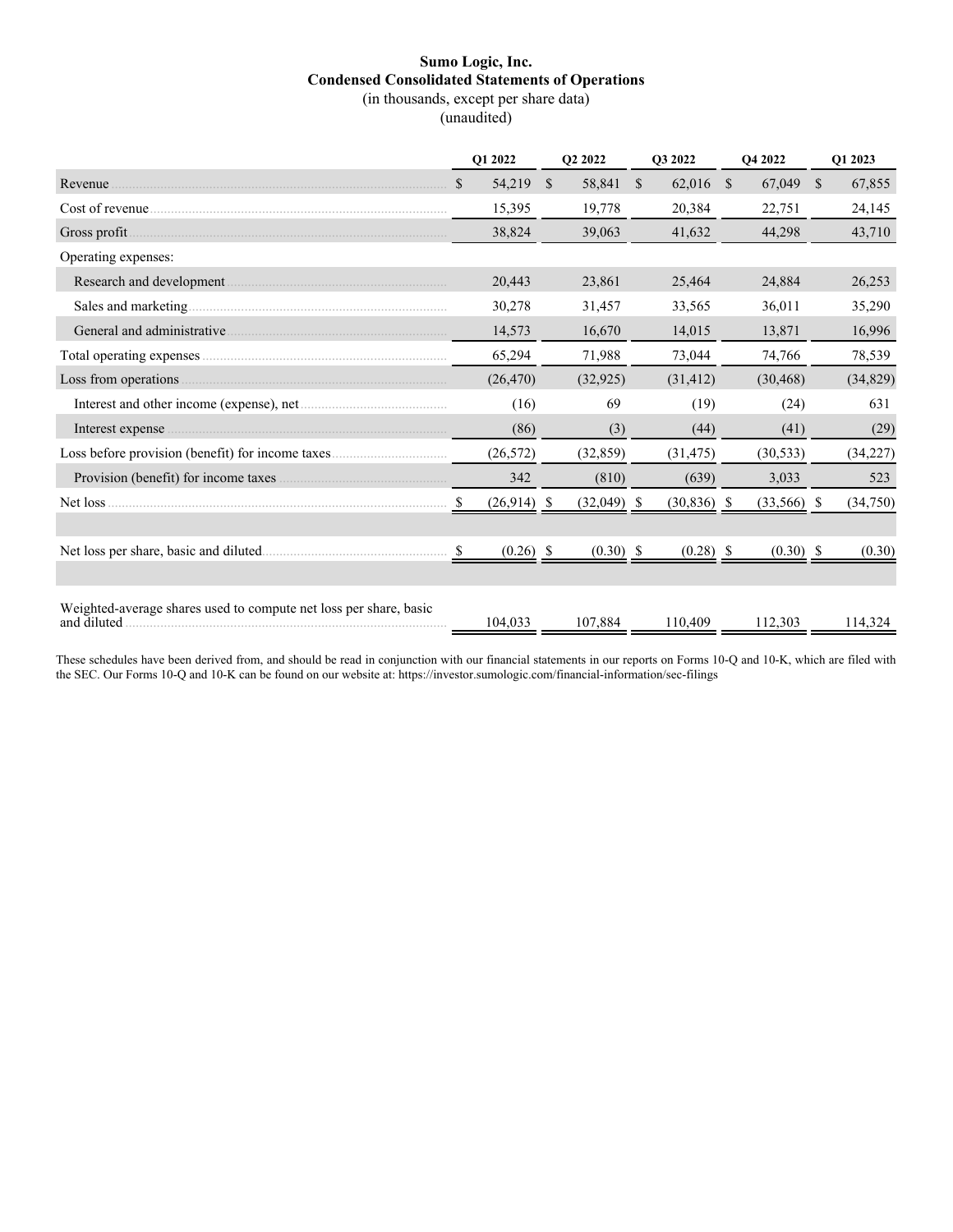# **Sumo Logic, Inc. Reconciliation of GAAP to Non-GAAP Financial Measures**

(in thousands, except per share data and percentages)

(unaudited)

|                                                                  |               | Q1 2022     |              | Q2 2022           |    | Q3 2022         |                | Q4 2022           |               | Q1 2023      |
|------------------------------------------------------------------|---------------|-------------|--------------|-------------------|----|-----------------|----------------|-------------------|---------------|--------------|
| Reconciliation of gross profit and gross margin                  |               |             |              |                   |    |                 |                |                   |               |              |
|                                                                  | S.            | 38,824      | S.           | 39,063            | S. | 41,632          | S.             | 44,298            | \$            | 43,710       |
|                                                                  |               | 173         |              | 193               |    | 192             |                | 296               |               | 316          |
|                                                                  |               | 1,537       |              | 3,006             |    | 3,614           |                | 3,596             |               | 3,559        |
| Add: Acquisition-related expenses                                |               |             |              | 54                |    | 97              |                | 79                |               | 81           |
|                                                                  |               |             |              | \$42,316          |    | \$45,535        |                | \$48,269          | S.            | 47,666       |
|                                                                  |               | 72%         |              | 66%               |    | 67%             |                | 66%               |               | 64%          |
|                                                                  |               | 75%         |              | 72%               |    | 73%             |                | 72%               |               | 70%          |
| <b>Reconciliation of operating expenses</b>                      |               |             |              |                   |    |                 |                |                   |               |              |
|                                                                  |               |             |              | \$23,861          |    | \$25,464        |                | \$ 24,884         |               | \$26,253     |
|                                                                  |               | (4,858)     |              | (6,103)           |    | (6,538)         |                | (6,864)           |               | (6, 554)     |
|                                                                  |               |             |              | (238)             |    | (297)           |                | (242)             |               | (292)        |
|                                                                  |               | \$15,585    |              | \$17,520          |    | \$18,629        |                | \$17,778          |               | \$19,407     |
|                                                                  |               |             |              |                   |    |                 |                |                   |               |              |
|                                                                  |               | \$30,278    |              | \$31,457          |    | \$33,565        |                | \$36,011          |               | \$35,290     |
|                                                                  |               | (3,722)     |              | (4,291)           |    | (3,794)         |                | (4,590)           |               | (2,917)      |
|                                                                  |               |             |              | (83)              |    | (150)           |                | (150)             |               | (150)        |
|                                                                  |               |             |              | (86)              |    | (95)            |                | (97)              |               | (101)        |
|                                                                  |               | 26,556      | \$           | 26,997            |    | 29,526          |                | \$31,174          |               | \$32,122     |
|                                                                  |               |             |              |                   |    |                 |                |                   |               |              |
|                                                                  |               | \$14,573    |              | \$16,670          |    | \$14,015        |                | \$13,871          |               | \$16,996     |
|                                                                  |               | (4,188)     |              | (3,906)           |    | (2,727)         |                | (3,458)           |               | (3,759)      |
| Less: Acquisition-related expenses.                              |               | (1,216)     |              | (2,540)           |    |                 |                |                   |               |              |
|                                                                  |               |             |              |                   |    |                 |                |                   |               | (1,720)      |
|                                                                  |               | 9,169       | $\mathbb{S}$ | 10,224            |    | \$11,288        | $\mathbb{S}^-$ | 10,413            | $\mathcal{S}$ | 11,517       |
|                                                                  |               |             |              |                   |    |                 |                |                   |               |              |
| Reconciliation of operating loss and operating margin            |               |             |              |                   |    |                 |                |                   |               |              |
|                                                                  |               | \$(26, 470) |              | \$ (32,925)       |    | \$ (31, 412)    |                | \$ (30, 468)      |               | $$$ (34,829) |
|                                                                  |               | 12,941      |              | 14,493            |    | 13,251          |                | 15,208            |               | 13,546       |
|                                                                  |               | 1,537       |              | 3,089             |    | 3,764           |                | 3,746             |               | 3,709        |
| Add: Acquisition-related expenses.                               |               | 1,216       |              | 2,918             |    | 489             |                | 418               |               | 474          |
|                                                                  |               |             |              |                   |    |                 |                |                   |               | 1,720        |
|                                                                  |               |             |              | \$(12, 425)       |    | \$(13,908)      |                | \$(11,096)        |               | \$(15,380)   |
|                                                                  |               | (49)%       |              | (56)%<br>$(21)\%$ |    | $\sqrt{(51)\%}$ |                | $(45)\%$<br>(17)% |               | (51)%        |
|                                                                  |               | $(20)\%$    |              |                   |    | $(22)\%$        |                |                   |               | $(23)\%$     |
| <b>Reconciliation of net loss</b>                                |               |             |              |                   |    |                 |                |                   |               |              |
|                                                                  |               | \$(26,914)  |              | \$ (32,049)       |    | \$ (30,836)     |                | \$ (33,566)       |               | \$ (34,750)  |
| Add: Stock-based compensation and related employer payroll taxes |               | 12,941      |              | 14,493            |    | 13,251          |                | 15,208            |               | 13,546       |
|                                                                  |               | 1,537       |              | 3,089             |    | 3,764           |                | 3,746             |               | 3,709        |
|                                                                  |               | 1,216       |              | 2,918             |    | 489             |                | 418               |               | 474          |
|                                                                  |               |             |              |                   |    |                 |                |                   |               | 1,720        |
|                                                                  |               |             |              | \$(11,549)        |    | \$(13,332)      |                | \$(14,194)        |               | \$(15,301)   |
|                                                                  | <sup>\$</sup> | (0.26)      | \$           | (0.30)            | \$ | (0.28)          | \$             | (0.30)            | \$            | (0.30)       |
|                                                                  | <sup>S</sup>  | (0.11)      | \$           | (0.11)            | \$ | (0.12)          | \$             | (0.13)            | \$            | (0.13)       |
|                                                                  |               | 104,033     |              | 107,884           |    | 110,409         |                | 112,303           |               | 114,324      |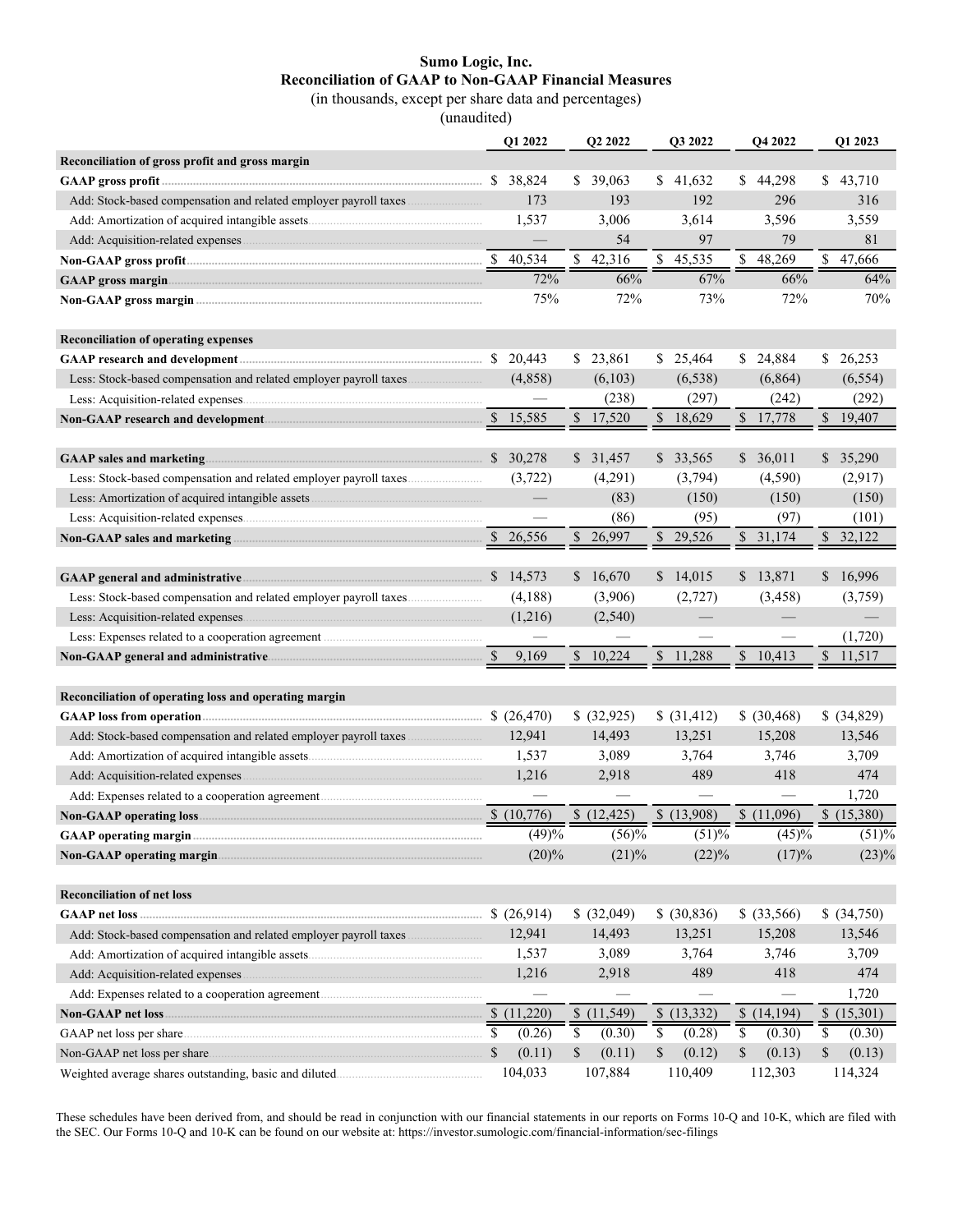### **Sumo Logic, Inc. Reconciliation of GAAP to Non-GAAP Financial Measures (Continued)** (in thousands) (unaudited)

|                                                                                       | O1 2022 |              | O <sub>2</sub> 2022 |              | O3 2022 |               | O <sub>4</sub> 2022 |          | O1 2023  |
|---------------------------------------------------------------------------------------|---------|--------------|---------------------|--------------|---------|---------------|---------------------|----------|----------|
| Reconciliation of cash used in operating activities to free cash flow                 |         |              |                     |              |         |               |                     |          |          |
|                                                                                       |         | $(2.719)$ \$ |                     | $(4,538)$ \$ |         | $(12,689)$ \$ |                     | (10.545) | (1, 432) |
| Less: Purchases of property and equipment manufactured and the property and equipment |         | (247)        |                     | (1,054)      |         | (498)         |                     | (459)    | (371)    |
| Less: Capitalized internal-use software costs                                         |         |              |                     |              |         |               |                     | 182)     | (187)    |
| Free cash flow.                                                                       |         | 2.966)       |                     | (5, 592)     |         | .187          |                     | 186)     | 1,990)   |